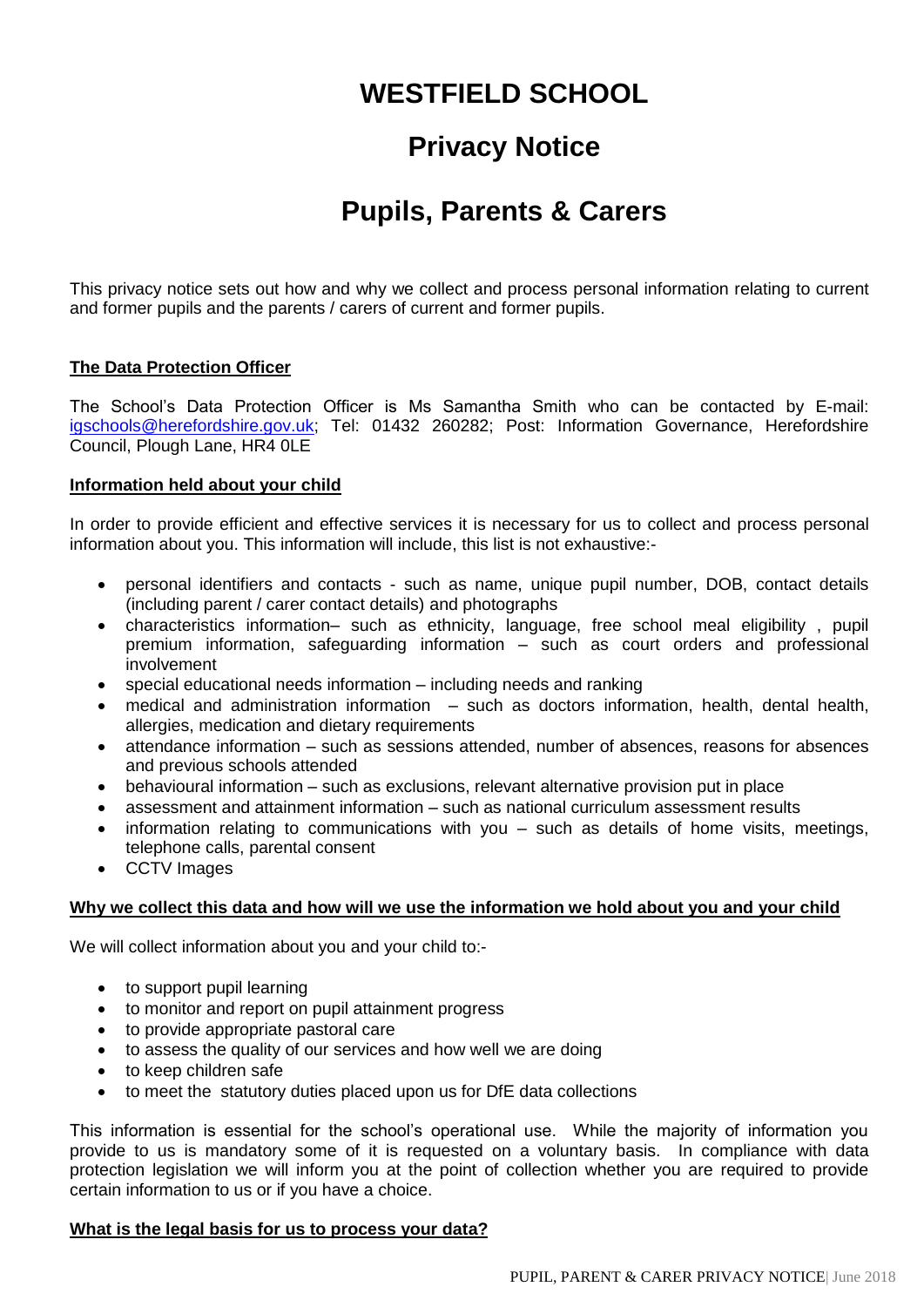There is a wide ranging framework of legislation that governs the school's actions to educate and safeguard the wellbeing of its pupils.

The majority of information collected and processed is done so under this legal framework.

Relevant health and medical information is collected and processed in order to protect the vital interests of our pupils.

Other information may be collected and processed with your consent, which you can withdraw at any time.

#### **Who is processing my data?**

All personal data is processed in accordance with data protection law. The Data Controller for the information outlined in this privacy notice is Westfield School.

Westfield School contracts with a number of carefully vetted companies who process data on behalf of the school, these include:

- Capita SIMS used to manage pupil data
- My Concern used to capture child protection and safeguarding records
- Primary Contact text messaging facility
- BSquared Pupil data progress mapping
- Wigmore School IT Support Supplier used to manage online pupil data backups
- Herefordshire Council Portal used to manage pupil places
- Herefordshire Council Revenues & Benefits used to manage free school meal applications

### **Who we will share your information with**

We do not share information about pupils, parents or carers with anyone without consent unless the law and our policies allow us to do so. Under the legal framework we routinely share pupil information with:

- schools that the pupils attend after leaving us
- our local authority
- the Department for Education
- the school nurse
- $\bullet$  the NHS
- the Police

With your consent, your information may also be shared with:

- Westfield School website and newsletters used to promote and celebrate events pupils take part in
- Local Press

We will not normally share your information without your consent; however there may be certain circumstances where we would share without consent such as where we are required to do so by law; for monitoring and funding purposes; safeguarding, and in risk of harm or emergency situations. Any information shared will be with appropriate individuals on a need to know basis. Only the minimum information required will be shared.

#### **How do we store and how long do we keep your information?**

We will only keep your information for the minimum period necessary. The information outlined in this privacy notice will be kept no longer than the maximum number of years required by law as outlined in the Records Management Toolkit for Schools (information and records management society